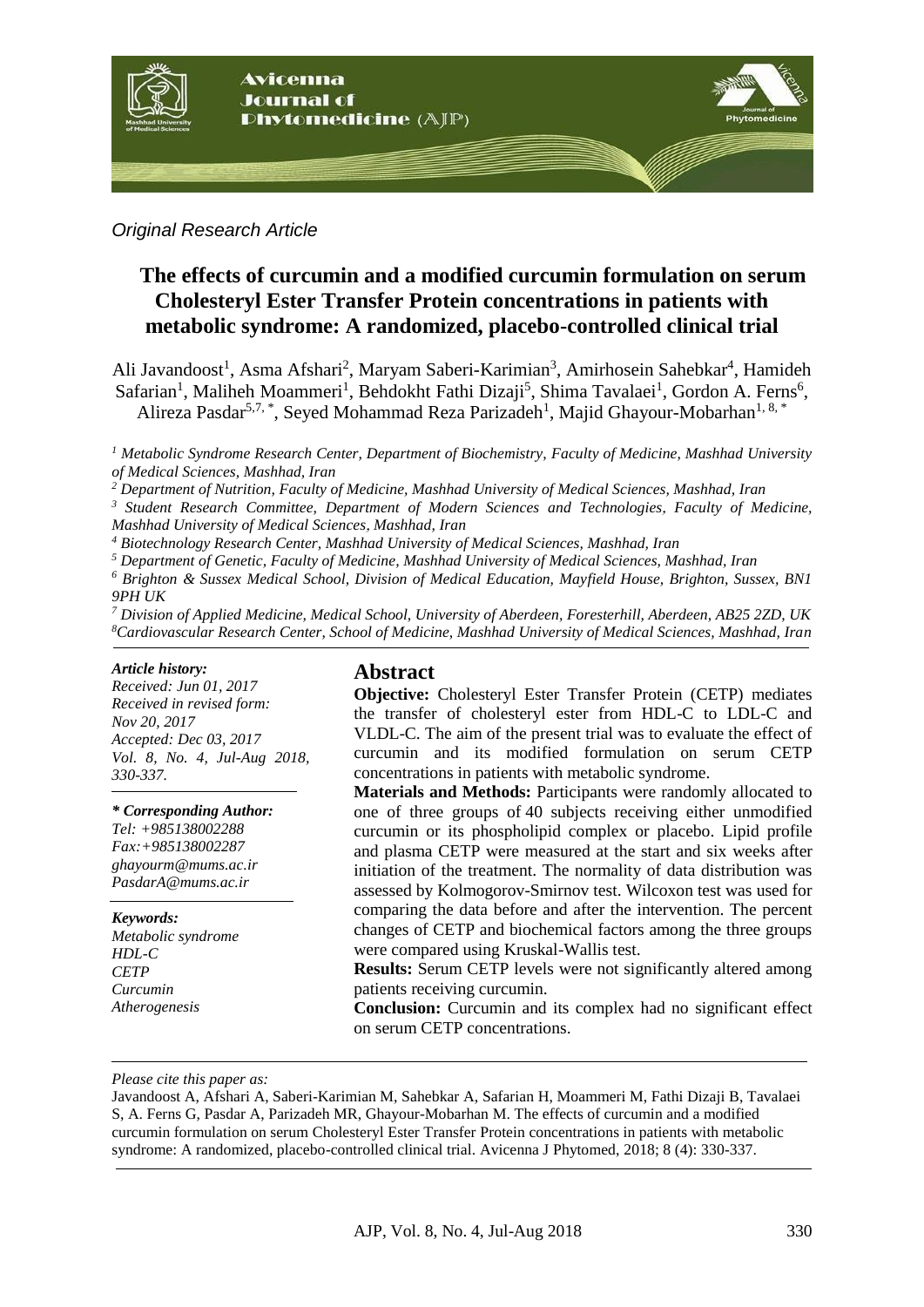# **Introduction**

Metabolic syndrome is characterized by a cluster of metabolic abnormalities leading to an increased risk of cardiovascular diseases (CVD) and diabetes mellitus (DM) (Albert KGM et al.,2005*(*. Dyslipidaemia (high serum levels of triglyceride, cholesterol, lowdensity lipoprotein (LDL) cholesterol, or low serum levels of high-density lipoprotein (HDL) cholesterol) is a common risk factor contributing to atherosclerosis *)*Chapman et al., 2011*(*. HDL has been regarded as a protective factor against atherosclerosis by virtue of the mechanism of reverse cholesterol transport *(RCT) (Fisher et al., 2012)*. Cholesteryl Ester Transfer Protein (CETP) is involved in transferring cholesterol esters from HDL to particles with higher fat content like LDL and very low density lipoprotein (VLDL) (Curb et al., 2004;Sandhofer et al., 2006). Therefore, modifying the activity of these proteins may have an impact on atherosclerosis and metabolic syndrome *(Sandhofer et al.,* 2006).

Phytochemicals such as polyphenols are potentially important compounds for the prevention of CVD (Upadhyay and Dixit, 2015). Curcumin is a natural phytochemical compound found in turmeric, which comes from the *Curcuma longa* (Aggarwal, 2010). There has been growing evidence regarding the effects of curcumin on the treatment of conditions including cancer, HIV, obesity and CVD (Epstein et al.,2010; Shehzad and Lee, 2010; Maheshwari et al., 2006; Anand et al., 2008; Julie and Jurenka, 2009).

Polyphenols have some beneficial effects including raising HDL, lowering blood pressure and reducing weight, via several possible mechanisms, including their effects on CETP (Aggarwal et al., 2005; Sahebkar, 2014). Since curcumin is not well absorbed via the oral route, other more bioavailable forms of curcumin have been developed; for example, the phospholipid complex of curcumin as well

as micellar formulations have been prepared to improve curcumin kinetics (Marczylo et al., 2007; Kidd, 2009). Consequently, this study was conducted in order to compare the effect of curcumin and complex curcumin on CETP level among patients with metabolic syndrome.

# **Materials and Methods Study Participants**

This study was a randomized, doubleblind clinical trial which was approved by the Ethics Committee and licensing authorities of the Nutrition Clinic of Qaem Teaching Hospital, Mashhad, Iran. This research was carried out among subjectsof18 to 65 years old who were diagnosed with metabolic syndrome, according to the International Diabetes Federation (IDF- 2006) criteria. Exclusion criteria were pregnancy, lactation, systemic diseases including lupus and renal disorders as well as the use of cholesterol-lowering or other lipidlowering drugs within the last 6 months. According to the changes in mean triglyceride before and after curcumin consumption among experimental and placebo groups, the sample size in each group was calculated as 35 subjects with type one error 0.05 and power of 80%. Considering 15% dropout in samples, the sample size in each group was estimated as 40 subjects.

# **Study design**

Patients referring to the dietetic clinic at Qaem Hospital were sequentially assigned to one of the treatment protocols by the researchers one after another; the curcumin group, and the curcumin phospholipid complex group taking 500 mg curcumin twice a day and a placebo group (Figure. 1). Placebo tablets were similar in appearance, to curcumin and curcumin phospholipid complex tablets, but only contained starch and had an approved color. Curcumin and curcumin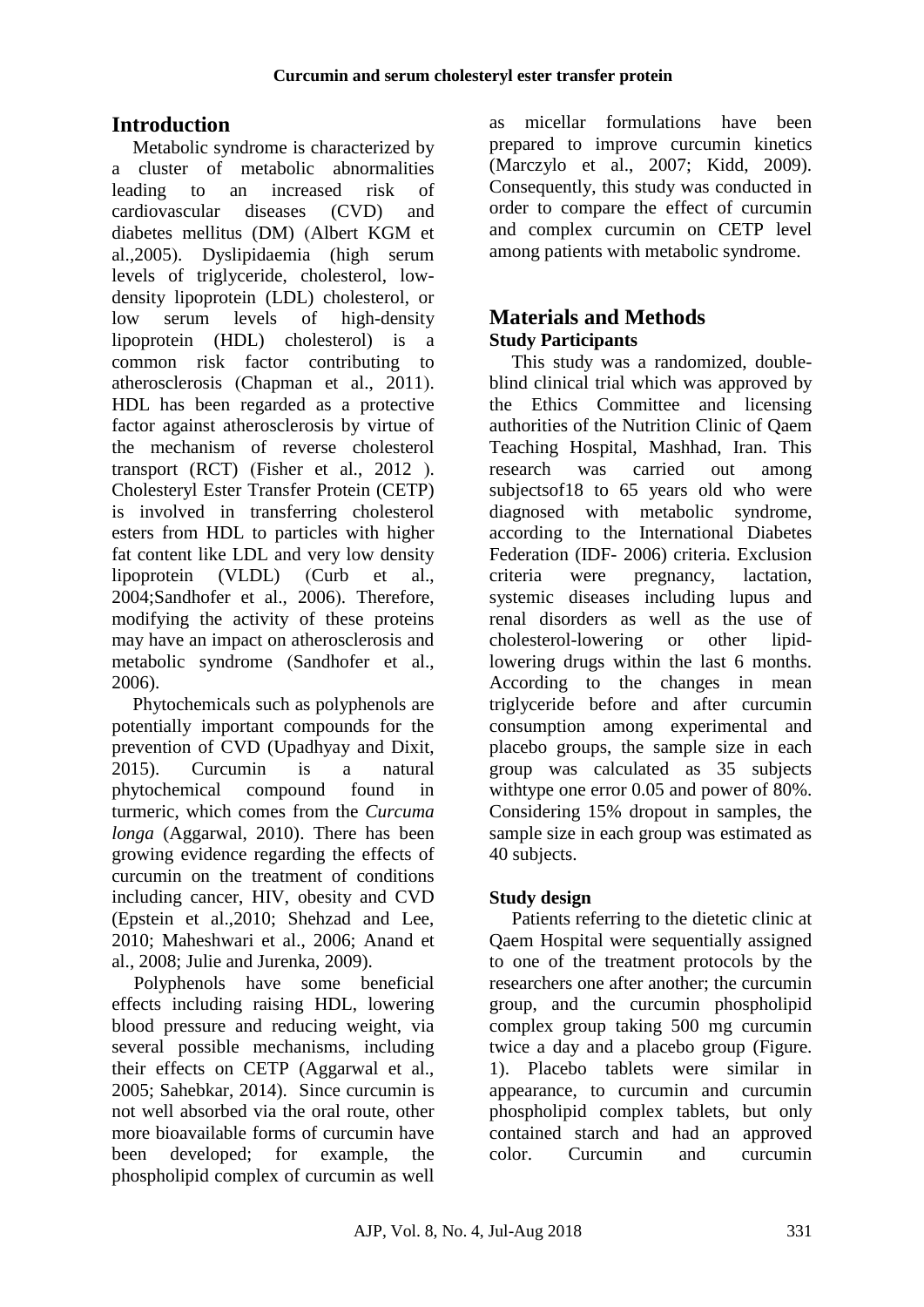phospholipid complex were supplied by Indena S.p.A (Milan, Italy).

The study protocol has been registered in the Iranian Registry of Clinical Trials (IRCT2014052014521N3) (Saberi-Karimian et al., 2018).

After obtaining signed informed consent from participants and receiving approval from Ethics Committee of Mashhad University of Medical Sciences, Mashhad, Iran, anthropometric indices and blood pressure were measured and demographic characteristics, history of smoking, history of pharmaceutical medication and levels of physical activity were recorded.

During the study, all individuals received a similar diet and were visited twice during the six-week period. Anthropometric indices were measured using a standard scale (0.1 kg accuracy) and a stadiometer (0.1 cm accuracy). Patients were asked to stand without shoes with shoulders in contact with the wall. Waist circumference was measured at the midpoint between the last rib and the iliac crest while the hip circumference was measured at maximum hip circumference.

Blood samples were obtained after 8-12 hr of fasting. After centrifugation, serum was separated and stored at - 80 ° C until analysis. Serum total cholesterol, LDL-Cholesterol, HDL-Cholesterol and triglyceride levels were measured by an auto-analyzer using commercial kits (Pars Azema Company, Teheran, Iran). Blood pressure (BP) was measured using Omron digital twice after 15 min rest in a sitting position.

## **CETP measurement**

Before and after the intervention, serum CETP levels were measured using a Human enzyme immunoassay Kit (Cusabio biotech Inc., China) and an ELISA Plate Reader device (STAT FAX 2100, USA),in accordance with the guidelines of the kit, respectively, the detection range was 0.78-50 ng/ml and the sensitivity was 0.2 ng/ml.

All measurements were made in duplicate, and the intra-assay and interassay coefficients of variation were<br>reported to be  $\langle 8\% \rangle$  and  $\langle 10\% \rangle$ . reported to be  $\langle 8\% \text{ and } \langle 10\% \rangle$ . respectively. The precision and accuracy of all methods used in this study were checked using commercially prepared control sera (Cusabio biotech Inc., China).

### **Statistical analysis**

Data were analyzed using SPSS version 16 software. A p-value<0.05 was considered statistically significant. Qualitative data including gender was compared among the three groups using Chi-square test. The normality of data distribution was assessed by Kolmogorov-Smirnov test. The non-normal data was compared using Wilcoxon (before and after intervention), one way ANOVA or Kruskal-Wallis tests (among groups). The percentage changes in CETP and biochemical factors among the three groups were compared using Kruskal-Wallis and a Bonferroni correction was made *post-hoc*.

## **Results**

Baseline demographic, clinical and biochemical characteristics of the patients in three groups are illustrated in Table 1. Only weight was significantly different among groups (p=0.01).

Table 1. Baseline demographic clinical and biochemical variables of participants in the three groups

| <b>Variable</b>        | Study group     |                     |                 |       |  |  |
|------------------------|-----------------|---------------------|-----------------|-------|--|--|
|                        | Curcumin        | Complex<br>curcumin | Placeho         | Р-    |  |  |
|                        | $Mean \pm SD$   | <b>Mean±SD</b>      | <b>Mean</b> ±SD | value |  |  |
| <b>CETP</b>            | $0.43 + 0.17$   | $0.47 \pm 0.13$     | $0.42 + 0.14$   | 0.11  |  |  |
| $(\mu g/ml)$           |                 |                     |                 |       |  |  |
| Weight (kg)            | $81.9 + 1.1$    | $85.32 + 1.7$       | $83.7 + 1.0$    | 0.01  |  |  |
| <b>BMI</b> ( $kg/m2$ ) | $31.3 + 3.3$    | $31.8 + 5.4$        | $32.2 + 5.2$    | 0.18  |  |  |
| $WC$ (cm)              | $101.7+9$       | $104.6 + 9.8$       | $104+9.2$       | 0.06  |  |  |
| Fat $(\% )$            | $35.16 \pm 6.4$ | $35.12 \pm 8.3$     | $36.4 + 9.8$    | 0.8   |  |  |
| $FBG$ (mg/dl)          | $101.06 + 25.3$ | $99.25 + 24.1$      | $96.72 + 18.17$ | 0.47  |  |  |
| $SBP$ (mmHg)           | $121.1 + 12.0$  | $124.00+9.8$        | $122.80 + 7.8$  | 0.35  |  |  |
| DBP                    | $82.38 + 10.46$ | $86.52 + 10.58$     | 83.88+9.31      | 0.78  |  |  |
| (mmHg)                 |                 |                     |                 |       |  |  |

WC, waist circumferences; FBG, fasting blood glucose; DBP; diastolic blood pressure, SBP; systolic blood pressure. Values are expressed as mean±SD.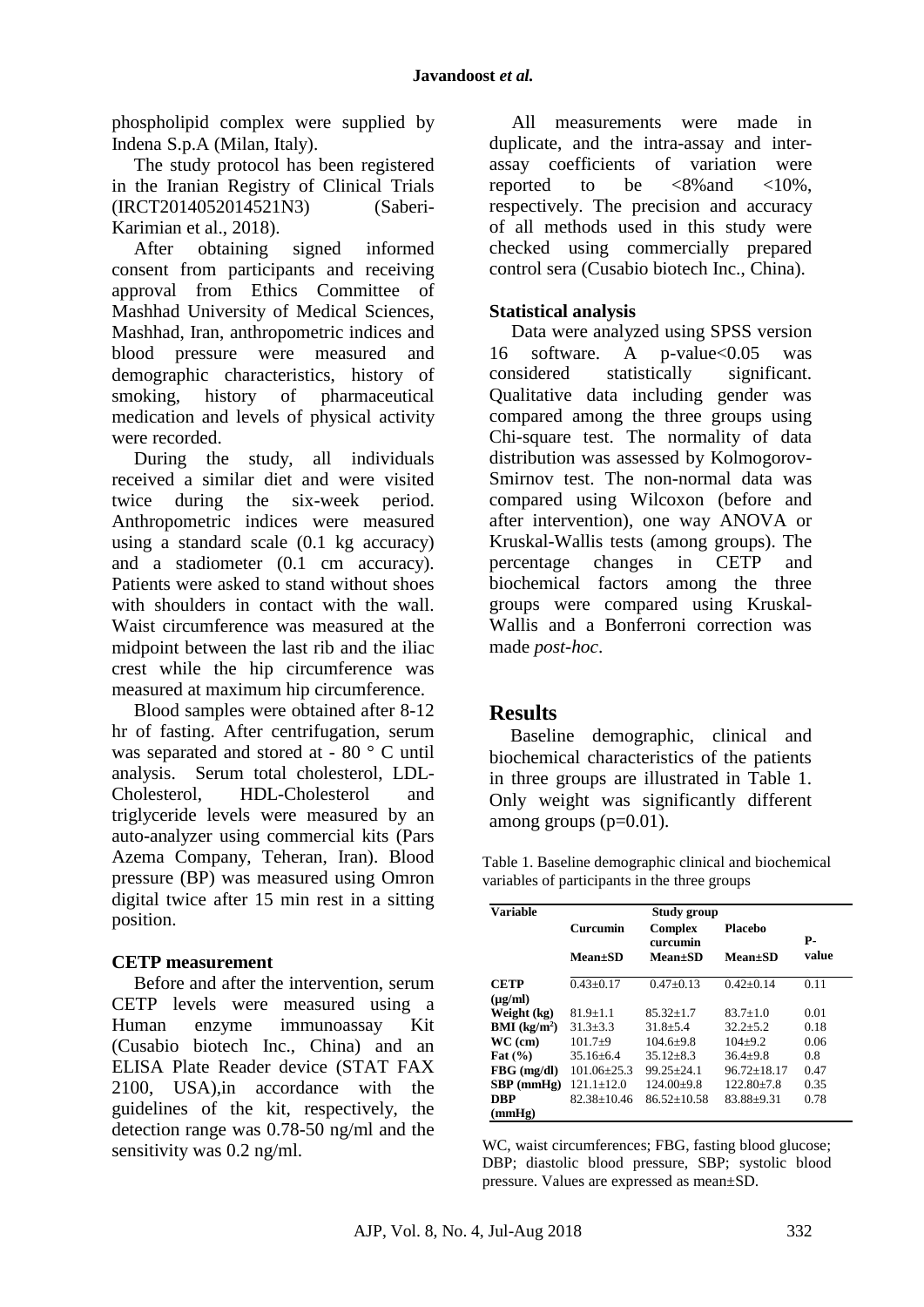As shown in Table. 2, CETP concentrations did not significantly change before and after the intervention in curcumin ( $p=0.3$ ), and placebo ( $p=0.97$ ) groups. A significant increase in the CETP concentrations was observed in the complex curcumin group alone (p=0.046).



Figure 1. Flow chart of participants.

Figure 1. Flow chart of participants.

Table 2. CETP and biochemical factors changes (delta, Δ) before and after intervention among the three groups.

|                |                           | $CETP(\mu g/ml)$ | Cholesterol(mg/dl) | TG(mg/dl)     | $HDL-C(mg/dl)$ | $LDL-C(mg/dl)$ | FBG(mg/dl)    |
|----------------|---------------------------|------------------|--------------------|---------------|----------------|----------------|---------------|
|                |                           |                  |                    |               |                |                |               |
| Curcumin       | Before mean(SD)*          | 0.43(0.17)       | 244.97(40.80)      | 169.73(88.70) | 52.93(9.14)    | 157.34(35.10)  | 99.10(24.55)  |
|                | After mean $(SD)$         | 0.49(0.62)       | 246.67(48.90)      | 153.53(60.90) | 51.97(7.39)    | 159.48(40.55)  | 101.83(15.63) |
|                | percent                   | 15.29            | 1.10               | $-1.74$       | $-0.65$        | 1.74           | 6.22          |
|                | change(delta, $\Delta$ )  |                  |                    |               |                |                |               |
|                | <b>p-value</b>            | 0.3              | 0.6                | 0.04          | 0.6            | 0.6            | 0.3           |
| <b>Complex</b> | Before mean( $SD$ )*      | 0.47(0.13)       | 232.41(49.24)      | 195.86(81.62) | 48.83(11.07)   | 142.55(39.58)  | 98.50(21.80)  |
| curcumin       | After mean(SD)            | 0.65(0.39)       | 224.68(47.60)      | 189.86(75.99) | 48.26(10.17)   | 137.30(40.23)  | 107.59(13.33) |
|                | percent                   | 49.97            | $-2.94$            | 1.49          | $-0.51$        | $-3.72$        | 12.86         |
|                | change(delta, $\Delta$ )  |                  |                    |               |                |                |               |
|                | p-value                   | 0.04             | 0.05               | 0.8           | 1              | 0.1            | 0.1           |
| <b>Placebo</b> | Before mean(SD)*          | 0.43(0.15)       | 249.6(43.51)       | 187.9(51.64)  | 51.37(7.75)    | 163.41(37.22)  | 99.20(14.76)  |
|                | After mean(SD)            | 0.43(0.13)       | 224.9(40.59)       | 154.28(54.36) | 48.74(7.89)    | 146.70(27.27)  | 102.15(16.34) |
|                | percent                   | 7.19             | $-9.03$            | $-15.22$      | $-3.91$        | $-7.48$        | 3.17          |
|                | change(delta, $\Delta$ )  |                  |                    |               |                |                |               |
|                | p-value                   | 0.9              | 0.04               | 0.007         | 0.4            | 0.03           | 0.3           |
|                | P-value for between group | 0.1              | 0.04               | 0.09          | 0.5            | 0.07           | 0.4           |
| changes***     |                           |                  |                    |               |                |                |               |

\* Data are presented as mean±standard deviation; the mean difference is significant at 0.05.

\*\* Based on Wilcoxon test

\*\*\* Based on Kruskal-Wallis test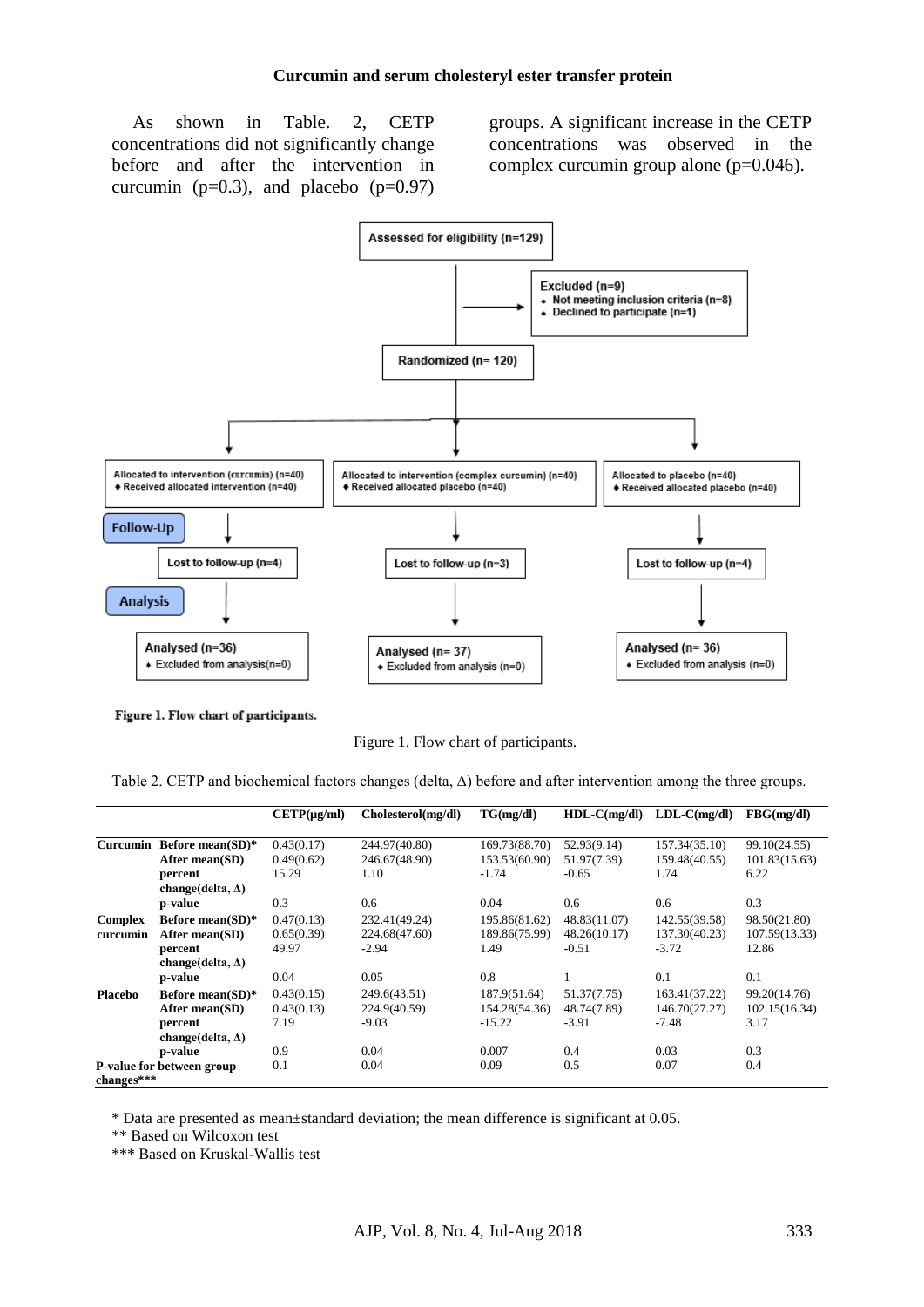Based on the results shown in Table 2, there was no difference in the serum CETP changes among the groups  $(p=0.1)$ . In addition, pair-wise comparisons using Bonferroni *post-hoc* tests showed that there were no significant differences in mean serum CETP concentrations between curcumin and complex curcumin groups (p=0.2), between curcumin and placebo groups (p=1) and between complex curcumin and placebo groups  $(p=0.9)$ . The changes in the lipid profiles among different groups are also shown in Table 2. Among patients receiving curcumin, only triglyceride was significantly decreased (p=0.04), while patients who were receiving complex curcumin, only showed 2.94% cholesterol reduction, which showed a statistically significant difference  $(p=0.05)$ . The cholesterol changes were significantly different between the groups  $(p=0.04)$  while, there were no significant differences in triglyceride (p=0.09), HDL  $(p=0.5)$ , LDL  $(p=0.07)$  and fasting blood glucose (p=0.4) changes among groups.

Investigating the correlation between CETP changes and each of the clinical, anthropometric and biochemical factors, only indicated a significant negative correlation between serum HDL and CETP change among patients receiving complex curcumin  $(r=0.35, p=0.01)$ . In addition, there were no significant interactions between CETP and biochemical factors on the effect of curcumin or modified curcumin (Table 3).

Table 3. Correlations between curcumin changes (delta, Δ) and biochemical factors among the three groups.

|                     | CETP changes (delta, $\Delta$ )   |         |                                   |         |                            |                |              |
|---------------------|-----------------------------------|---------|-----------------------------------|---------|----------------------------|----------------|--------------|
| <b>Variables</b>    | curcumin                          |         | <b>Complex curcumin</b>           |         | placebo                    |                | p-value for  |
|                     | <b>Correlation</b><br>coefficient | p-Value | <b>Correlation</b><br>coefficient | p-Value | Correlation<br>coefficient | <b>p-Value</b> | interactions |
| $FBG$ (mg/dl)       | 0.17                              | 0.24    | 0.10                              | 0.49    | $-0.001$                   | 0.95           | 0.2          |
| $TG \, (mg/dl)$     | 0.06                              | 0.63    | 0.03                              | 0.80    | 0.02                       | 0.88           | 0.2          |
| Cholesterol (mg/dl) | 0.10                              | 0.46    | $-0.38$                           | 0.09    | 0.08                       | 0.57           | 0.1          |
| $HDL-C$ (mg/dl)     | 0.11                              | 0.45    | $-0.35$                           | 0.01    | 0.24                       | 0.11           | 0.8          |
| $LDL-C$ (mg/dl)     | 0.09                              | 0.52    | $-0.20$                           | 0.18    | 0.01                       | 0.92           | 0.3          |

HDL-C, high-density lipoprotein cholesterol; LDL-C, low-density lipoprotein cholesterol; FBG, fasting blood glucose.

## **Discussion**

There is a close relationship between metabolic syndrome and risk of cardiovascular diseases (Tavil et al., 2007); hence, it is important to determine factors that affect the metabolic and clinical components of metabolic syndrome in the prevention of deaths due to cardiovascular diseases (Ritchie S and Connell, 2007).

Since few studies have investigated the influence of curcumin on human CETP, in this study, we assessed the impact of curcumin and its modified formulation (phospholipid) on CETP and lipid profile. Phosphatidylcholine complex of curcumin can enter the lipophilic cell membranes, thus increasing the bioavailability of curcumin. It has been proven that plasma concentration peak for phosphatidylcholine complex of curcumin, is five times higher than that of simple curcumin, in rats (Marczylo et al., 2007).

In the current trial, although some differences were observed between the effects of plain curcumin, curcumin complex and placebo on CETP, only the patients who received complex curcumin showed statistically significant increases in the concentration of CETP. However, these changes were not significantly different from those observed in the other groups indicating no influence of curcumin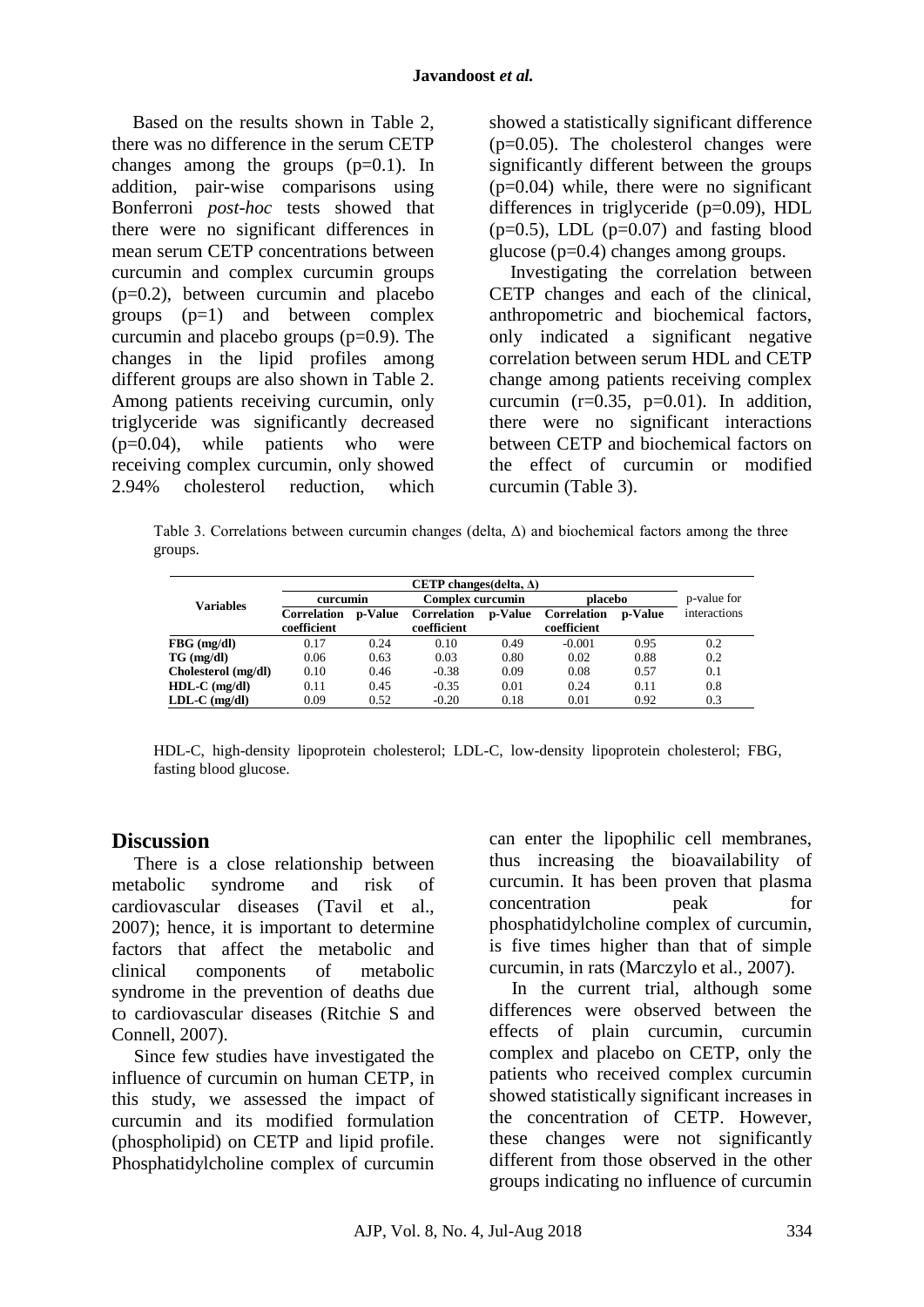on the CETP. [Elseweidy](http://www.tandfonline.com/author/Elseweidy%2C+MM) et al. (2015) reported the effect of curcumin on CETP in rabbits, finding significant differences between the groups taking curcumin and placebo (Elseweidy et al., 2015). However, such response might be due to an atherogenic diet which had been used for the study groups making them susceptible to treatment. Moreover, study participants were treated for only six weeks while longer-term treatment might significantly affect metabolic factors such as fat, LDL-C and TG as well as CETP.

Shin et al. (2011) also studied the effect of the natural dietary compound curcumin on atherosclerosis in mice based on plasma and hepatic lipid metabolism. A highcholesterol diet was given to the mice and they were treated with curcumin, lovastatin or control for 18 weeks. Curcumin lowered plasma cholesterol, triglycerides, LDL cholesterol and CETP activity and increased plasma HDL cholesterol similar to lovastatin (Shin et al., 2011). The reduced CETP activity was reported to be due to the changes in plasma cholesterol, independent of LDL receptors and direct inhibitory activity of curcumin on CETP remained unclear. The prolonged duration of this study and high-cholesterol diet used, can be considered the main differences between the two trials.

However, non- significant interactions between CETP and biochemical factors in this study, indicate that some changes observed in these factors are not in keeping with CETP changes. It might be in contrast to the hypothesis stating that the effects of curcumin on serum lipids are associated with CETP.

In spite of non-significant effect of curcumin on CETP, the inverse association between CETP and HDL-C should not be ignored. Results of different studies on various CETP inhibitors confirm such negative correlations. Ghatreh-Samani et al. (2012) showed that -629 C/A polymorphism in the promoter region of the *CETP* gene could decrease 50% of CETP protein and increase the HDL-C. In

addition, inhibiting the CETP activity by statins administration leads to 5 to 15% increase in HDL-C concentration (Ghatreh-Samani et al.,2012). Davidson (2012) showed that CETP decreased following an increase in HDL-C by administrating a CETP inhibitor, dalcetrapib (Davidson, 2012). All of these results are in keeping with those observed in the current study.

It should be noted that most of the investigated serum lipid concentrations as well as blood glucose were not significantly changed following treatment with curcumin or curcumin complex. The exception was cholesterol which significantly reduced in the group treated with curcumin complex. Rahimi et al. (2016) compared serum levels of TC, TG, LDL-C, and HDL-C, before and after the treatment with nano-curcumin and found significant differences for each subject (Rahimi et al., 2016).

In conclusion, our study did not find evidence showing the effectiveness of curcumin in modification of serum CETP levels. Further studies are suggested to investigate these effects during longer periods.

# **Acknowledgment**

We thank and appreciate the subjects who voluntarily participated in this study. This work was supported by Mashhad University of Medical Science (MUMS), Mashhad, Iran (grant number 941578).

## **Conflicts of interest**

None.

# **References**

- Aggarwal BB. 2010. Targeting inflammationinduced obesity and metabolic diseases by curcumin and other nutraceuticals. Annu Rev Nutr, 30: 173-199.
- Aggarwal BB, Kumar A, Aggarwal MS, Shishodia S. 2005. Curcumin derived from turmeric (Curcuma longa): a spice for all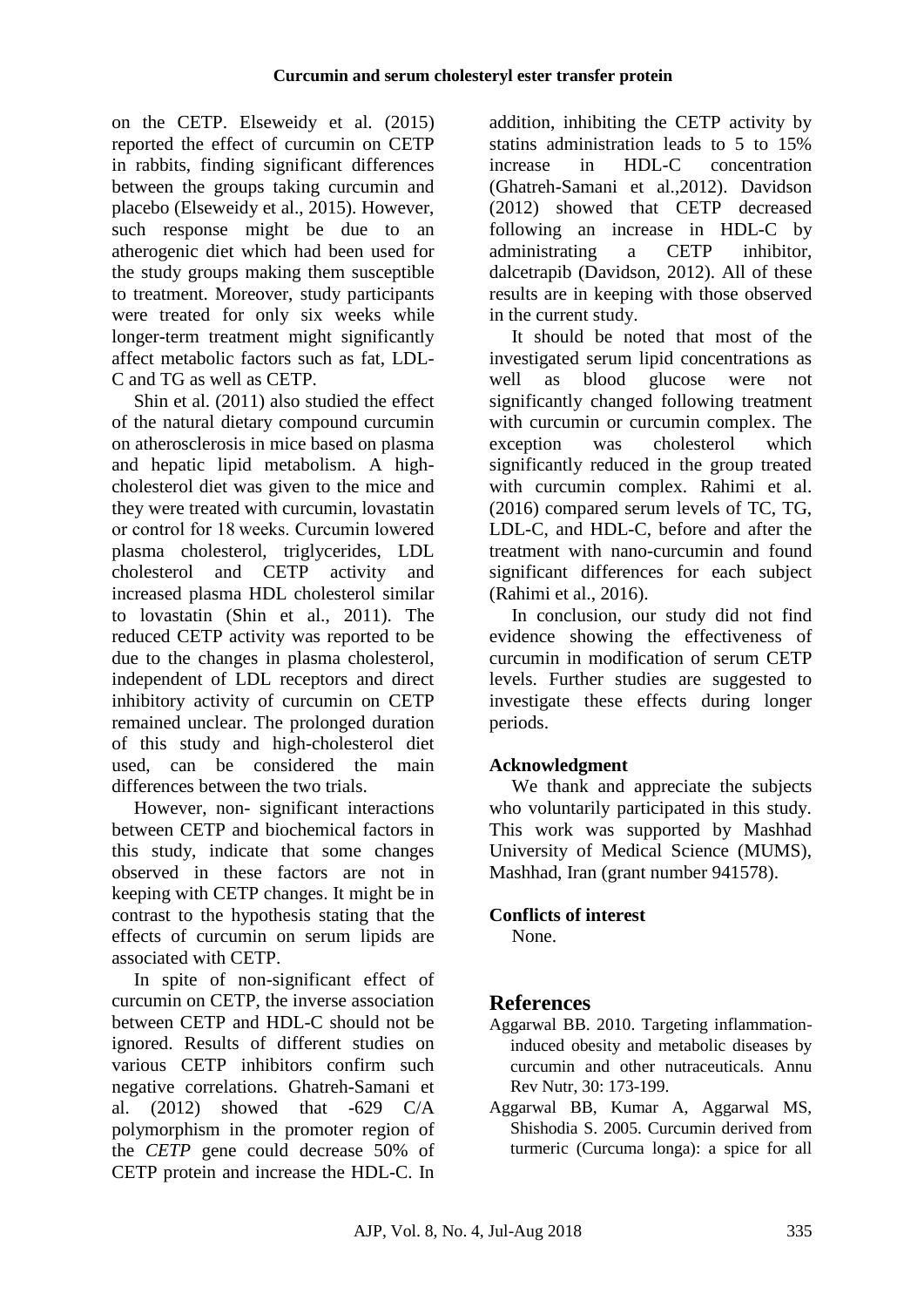seasons. Phytopharmaceutic Cancer Chemoprev, 23: 351-387.

- Anand P, Sundaram C, Jhurani S, Kunnumakkara AB, Aggarwal BB. 2008. Curcumin and cancer: an "old-age" disease with an "age-old" solution. Cancer lett, 267: 133-164.
- Chapman MJ, Ginsberg HN, Amarenco P, Andreotti F, Borén J, Catapano AL, Descamps OS, Fisher E, Kovanen PT, Kuivenhoven JA, Lesnik P. 2011. Triglyceride-rich lipoproteins and highdensity lipoprotein cholesterol in patients at high risk of cardiovascular disease: evidence and guidance for management*.* Eur Heart J, 32(11):1345-1361.
- Curb JD, Abbott RD, Rodriguez BL, Masaki K, Chen R, Sharp DS, Tall AR. 2004. A prospective study of HDL-C and cholesteryl ester transfer protein gene mutations and the risk of coronary heart disease in the elderly. J Lipid Res, 45: 948- 953.
- Davidson MH. 2012. HDL and CETP inhibition: will this DEFINE the future?.Curr Treat Options Cardiovasc Med, 14: 384-390.
- Elseweidy MM, Younis NN, Elswefy SE, Abdallah FR, El-Dahmy SI, Elnagar G, Kassem HM. 2015. Atheroprotective potentials of curcuminoids against ginger extract in hypercholesterolaemic rabbits. Nat Prod Res, 29: 961-965.
- Epstein J, Sanderson IR, MacDonald TT. 2010. Curcumin as a therapeutic agent: the evidence from in vitro, animal and human studies. Br J nutr 103:1545-1557.
- Fisher EA, Feig JE, Hewing B, Hazen SL, Smith JD. 2012. High-density lipoprotein function, dysfunction, and reverse cholesterol transport*.* Arterioscler Thromb Vasc Biol, 32: 2813-2820*.*
- Ghatreh-Samani K, Farrokhi E, Hashemzadeh-Chaleshtori M, Nikookar M, Noormohammadian Z. 2012. Study of I405V polymorphism of cholesterol ester transfer protein gene in efficacy of statins on plasma level of high density lipoprotein cholesterol. J Shahrekord Univ Med Sci, 14: 1-10.
- Julie S, Jurenka M. 2009. Anti-inflammatory properties of curcumin, a major constituent

of Curcuma longa. A preclinical and clinical research. Altern Med Rev, 14: 277.

- Kidd PM. 2009. Bioavailability and activity of phytosome complexes from botanical polyphenols: the silymarin, curcumin, green tea, and grape seed extracts. Altern Med Rev, 14: 226-46.
- Maheshwari RK, Singh AK, Gaddipati J, Srimal RC. 2006. Multiple biological activities of curcumin: a short review. Life Sci,78: 2081-2087.
- Marczylo TH, Verschoyle RD, Cooke DN, Morazzoni P, Steward WP, Gescher AJ. 2007. Comparison of systemic availability of curcumin with that of curcumin formulated with phosphatidylcholine. Cancer Chemother Pharmacol, 601: 71-7.
- Rahimi HR, Mohammadpour AH, Dastani M, Jaafari MR, Abnous K, Mobarhan MG and Oskuee RK. 2016. The effect of nanocurcumin on HbA1c, fasting blood glucose, and lipid profile in diabetic subjects: a randomized clinical trial. Avicenna J Phytomed, 6: 567.
- Ritchie S, Connell JM. 2007. The link between abdominal obesity, metabolic syndrome and cardiovascular disease. Nutr Metab Cardiovasc Dis, 17: 319-326.
- Saberi-Karimian M, Parizadeh SMR, Ghayour-Mobarhan M, Moammeri SM, Fathi DB, Safarian H, Javandoost A, Ferns GA, Sahebkar A, Ahmadinejad M. 2018. Evaluation of the effects of curcumin in patients with metabolic syndrome. Comp Clin Pathol, 2018: 1-9.
- Sahebkar A. 2014. Curcuminoids for the management of hypertriglyceridaemi. Nat Rev Cardiol, 11: 123-123.
- Sandhofer A, Kaser S, Ritsch A, Laimer M, Engl J, Paulweber B, Patsch JR, Ebenbichler CF. 2006. Cholesteryl ester transfer protein in metabolic syndrome*.* Obesity, 14: 812-818*.*
- Shehzad A, Lee Y. 2010. Curcumin: Multiple molecular targets mediate multiple pharmacological actions: A review. Drugs Fut, 35: 113.
- Shin SK, Ha TY, McGregor RA, Choi MS. 2011. Long‐term curcumin administration protects against atherosclerosis via hepatic regulation of lipoprotein cholesterol